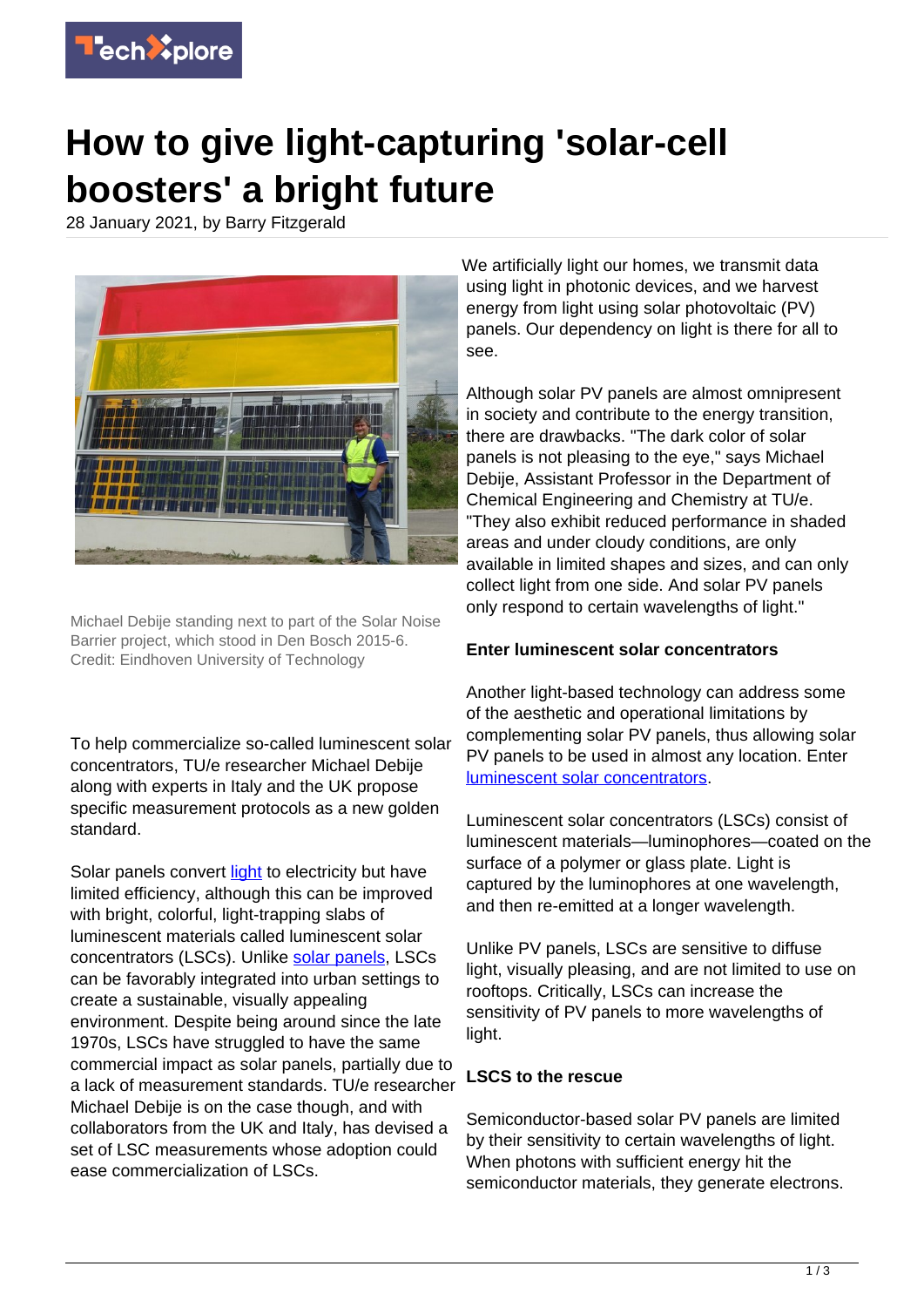

However, if the photons have too much energy, any view LSCs as photonic devices. The lack of electrons generated have too much energy to be properly harvested.

That's where LSCs come to the rescue. Highenergy photons are captured by luminophores, transported through the material via total internal reflection, and then re-emitted at longer wavelengths. PV cells beside the edges of the LSC Motivated by the lack of proper protocols to classify then absorb the longer wavelength light.

"LSCs can't compete straight up with solar panels on electricity output. But they can provide solar panels with more useable light," says Debije.



Credit: Eindhoven University of Technology

# **LSCS need an identity**

Currently, LSCs lack proper identity, and that's not good for the technology. "The field of LSCs has been around for 40 years, but has failed to gain industrial momentum," says Debije.

While their functionality is impressive, there is a critical issue with LSCs. Debije: "It's great that LSCs improve the efficiency of PVs, but this has led to a problem with standards. Currently, it's difficult to compare the performance of different LSC devices alone because many researchers evaluate LSCs in the context of PV technologies."

An additional problem is that some researchers

consensus has been damaging to their widescale use, an issue that deeply concerns Debije. "Progress has been slowed by the lack of standard reporting methods for LSCs, meaning it has been impossible to compare data collected for the past 40 years. This is problematic."

LSC technologies, Debije, along with Rachel Evans (University of Cambridge, UK) and Gianmarco Griffini (Politecnico di Milano, Italy), have devised a series of measurements that can be carried out by any laboratory. These measurement approaches are presented in a recent paper in the journal Energy & Environmental Science.

"Our aim is to make things easy for the LSC community to compare different LSC designs. Prior to this, standardized measurement approaches were unavailable," notes Debije. In addition to presenting measurement approaches for LSC, Debije and his collaborators propose that moving forward LSCs must be treated as photonic devices.

### **Time is of the essence**

"If we're going to legitimize LSCs, these measurements should be followed for all LSC devices," says Debije. "This technology could have a huge impact in urban design, energy production, chemical processing, and hydrogen production. There are an increasing number of labs working on LSCs, but there is also an increasing number of detractors who highlight the absence of standardization."

Luminescent solar concentrators can move beyond complementing solar PV panels, they must. The protocols devised by Debije, Evans, and Griffini can tilt the balance in favor of rapid and standardized deployment.

Nevertheless, LSCs must step out of the shadow of solar PV panels.

It's LSCs time to shine, but time is of the essence.

 **More information:** Michael G. Debije et al. Laboratory protocols for measuring and reporting